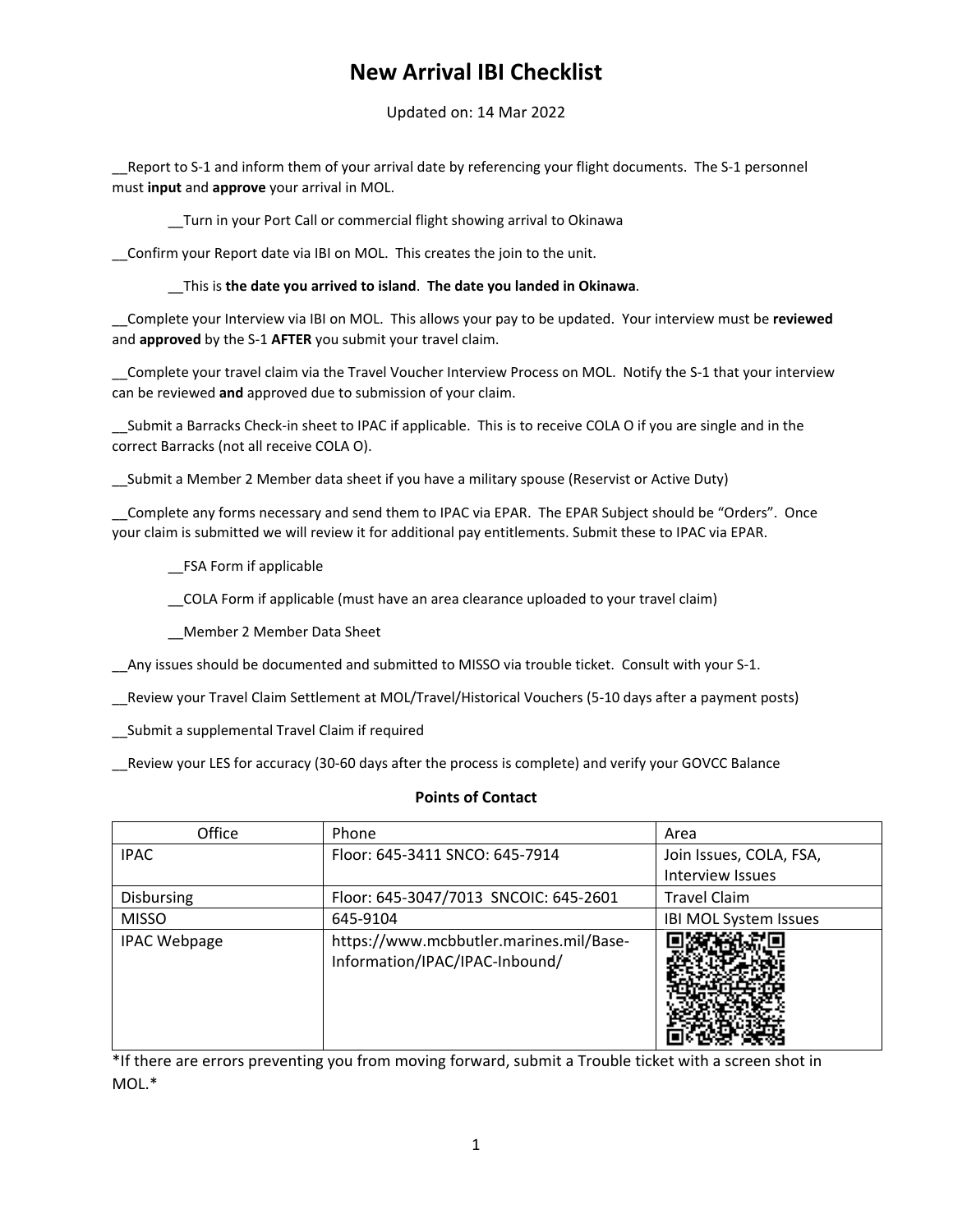# **New Arrival IBI Checklist**

Updated on: 14 Mar 2022

For new Marines arriving the following must be completed to correctly process your join:

- 1. Inbound Module Reporting In
	- a. S‐1 sets the Report Date to start entitlements correctly. You will need to report into the S‐1 to get this done.
	- b. The S-1 will review/approve your date.
	- c. You **MUST CONFIRM** your date via MOL and then you will be joined to the command.
	- d. If you do not confirm, **YOU WILL BE OVERPAID BAH**.
- 2. Inbound Module Interview
	- a. You complete your interview and answer questions pertaining to travel and your family information.
	- b. This allows for completion of the basic audit.
	- c. Any issues in this portion should be reported to IPAC or MISSO.
	- d. This portion cannot be approved until a travel voucher is routed.
	- e. The S-1 must review/approve this for it to process.
- 3. Travel Voucher Interview
	- a. This is where you submit receipts and anything you would like to claim.
	- b. Once submitted the claim will route to Disbursing for action.
	- c. Once the claim is routed, IPAC will start other entitlements pertaining to your situation.
	- d. Additional forms may be required, submit any additional forms to us via EPAR and use the Subject titled: "Orders".
	- e. Report any issues to MISSO and Disbursing
- 4. Temporary Lodging Allowance
	- a. Marines who reside in a hotel upon arrival to Okinawa need to complete the TLA Process.
	- b. This process is outlined on the IPAC Okinawa web page at https://www.mcbbutler.marines.mil/Base-Information/IPAC/IPAC-Inbound/
- 5. Pay review
	- a. Review your LES within 60 days of completing the process to verify your entitlements.
	- b. Depending on your circumstances you may rate COLA O or FSA.
	- c. If there are any payroll issues please contact IPAC for review.
	- d. If you haven't been fully reimbursed on your claim please contact Disbursing to review the claim.